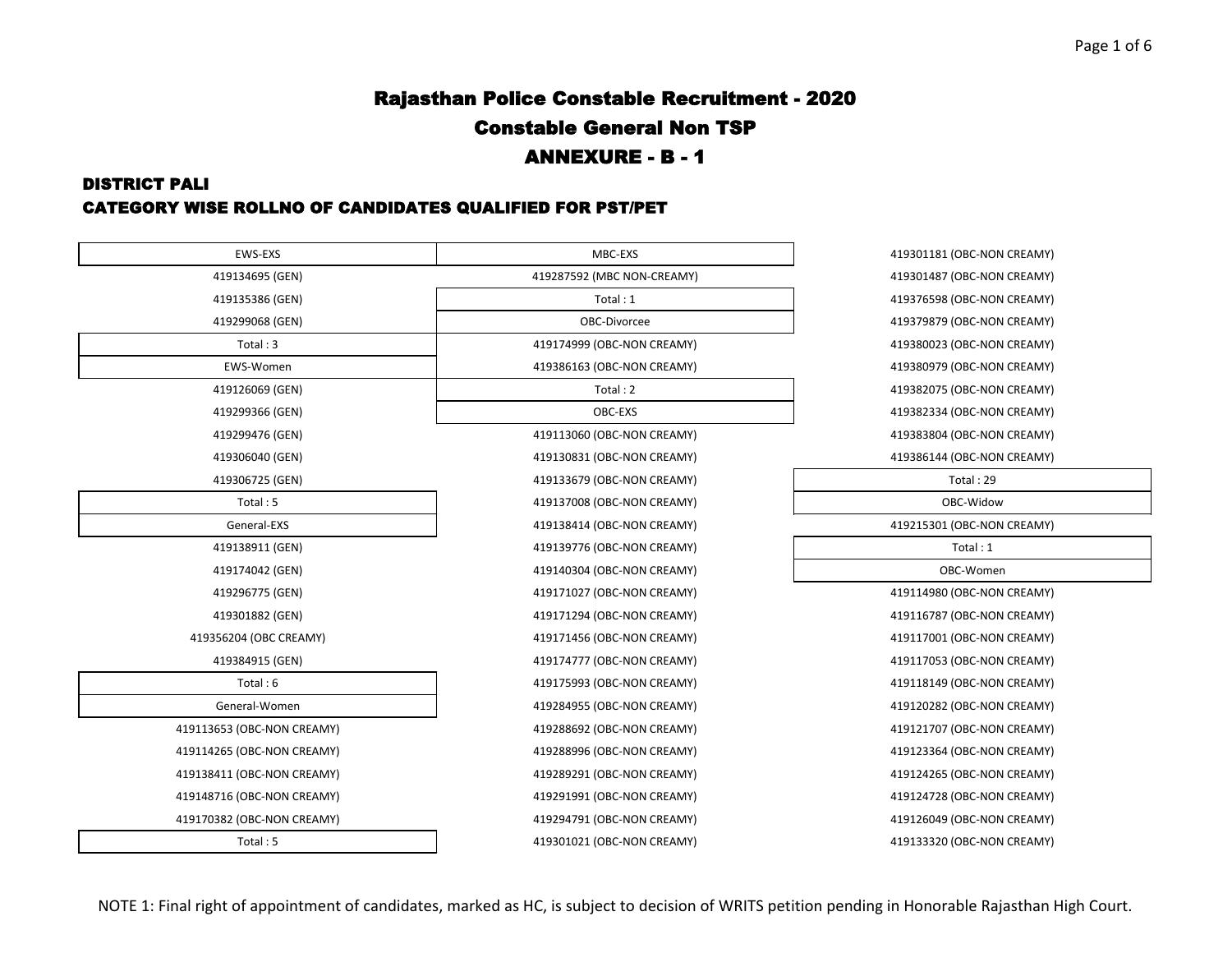### DISTRICT PALI CATEGORY WISE ROLLNO OF CANDIDATES QUALIFIED FOR PST/PET

| 419134196 (OBC-NON CREAMY) | 419385511 (OBC-NON CREAMY) | 419378883 (SC)  |
|----------------------------|----------------------------|-----------------|
| 419137513 (OBC-NON CREAMY) | 419386145 (OBC-NON CREAMY) | 419379561 (SC)  |
| 419138894 (OBC-NON CREAMY) | 419386184 (OBC-NON CREAMY) | 419381707 (SC)  |
| 419147991 (OBC-NON CREAMY) | Total: 42                  | 419384085 (SC)  |
| 419149995 (OBC-NON CREAMY) | SC-Divorcee                | 419386786 (SC)  |
| 419171025 (OBC-NON CREAMY) | 419130829 (SC)             | Total: 23       |
| 419171955 (OBC-NON CREAMY) | 419295942 (SC)             | ST-Women        |
| 419175705 (OBC-NON CREAMY) | Total: 2                   | 419126810 (ST)  |
| 419184377 (OBC-NON CREAMY) | SC-Women                   | 419141112 (ST)  |
| 419282133 (OBC-NON CREAMY) | 419117489 (SC)             | 419141116 (ST)  |
| 419282854 (OBC-NON CREAMY) | 419131287 (SC)             | 419173671 (ST)  |
| 419283691 (OBC-NON CREAMY) | 419134093 (SC)             | 419202333 (ST)  |
| 419283878 (OBC-NON CREAMY) | 419137601 (SC)             | 419205748 (ST)  |
| 419286531 (OBC-NON CREAMY) | 419155140 (SC)             | 419216895 (ST)  |
| 419290732 (OBC-NON CREAMY) | 419168878 (SC)             | 419287552 (ST)  |
| 419291742 (OBC-NON CREAMY) | 419169077 (SC)             | 419288555 (ST)  |
| 419294653 (OBC-NON CREAMY) | 419171036 (SC)             | 419299938 (ST)  |
| 419294928 (OBC-NON CREAMY) | 419171714 (SC)             | Total: 10       |
| 419299902 (OBC-NON CREAMY) | 419173840 (SC)             | EWS-Male        |
| 419301800 (OBC-NON CREAMY) | 419215235 (SC)             | 419118498 (GEN) |
| 419354837 (OBC-NON CREAMY) | 419215363 (SC)             | 419121306 (GEN) |
| 419354845 (OBC-NON CREAMY) | 419215774 (SC)             | 419125397 (GEN) |
| 419377794 (OBC-NON CREAMY) | 419290926 (SC)             | 419126231 (GEN) |
| 419380561 (OBC-NON CREAMY) | 419297564 (SC)             | 419131352 (GEN) |
| 419381399 (OBC-NON CREAMY) | 419297793 (SC)             | 419134134 (GEN) |
| 419383009 (OBC-NON CREAMY) | 419300877 (SC)             | 419135460 (GEN) |
| 419384412 (OBC-NON CREAMY) | 419376946 (SC)             | 419138026 (GEN) |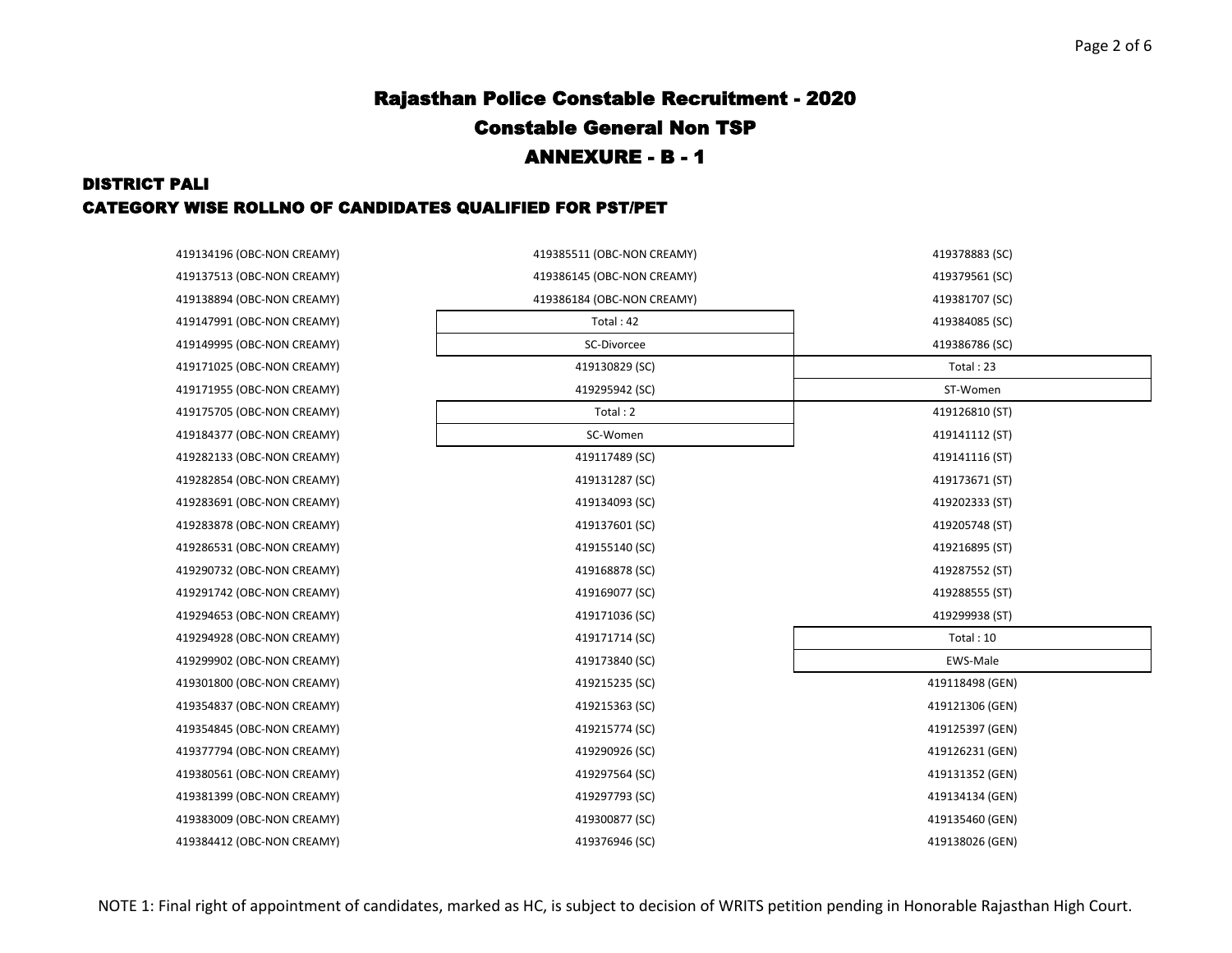### DISTRICT PALI CATEGORY WISE ROLLNO OF CANDIDATES QUALIFIED FOR PST/PET

| 419174671 (GEN)            | 419134412 (OBC-NON CREAMY) | 419173578 (MBC NON-CREAMY) |
|----------------------------|----------------------------|----------------------------|
| 419284201 (GEN)            | 419135841 (OBC-NON CREAMY) | 419174067 (MBC NON-CREAMY) |
| 419292433 (GEN)            | 419136309 (OBC-NON CREAMY) | 419183721 (MBC NON-CREAMY) |
| 419292882 (GEN)            | 419136580 (OBC-NON CREAMY) | 419185191 (MBC NON-CREAMY) |
| 419297009 (GEN)            | 419147867 (OBC-NON CREAMY) | 419235908 (MBC NON-CREAMY) |
| 419297176 (GEN)            | 419174958 (OBC-NON CREAMY) | 419293262 (MBC NON-CREAMY) |
| 419297858 (GEN)            | 419217908 (GEN)            | 419298893 (MBC NON-CREAMY) |
| 419298728 (GEN)            | 419235946 (OBC-NON CREAMY) | Total: 14                  |
| 419300080 (GEN)            | 419281999 (OBC-NON CREAMY) | OBC-Male                   |
| 419305498 (GEN)            | 419282655 (OBC-NON CREAMY) | 419112607 (OBC-NON CREAMY) |
| 419305520 (GEN)            | 419283167 (OBC-NON CREAMY) | 419113613 (OBC-NON CREAMY) |
| 419352533 (GEN)            | 419283888 (OBC-NON CREAMY) | 419113785 (OBC-NON CREAMY) |
| 419358422 (GEN)            | 419292446 (OBC-NON CREAMY) | 419118901 (OBC-NON CREAMY) |
| 419358691 (GEN)            | 419295212 (OBC-NON CREAMY) | 419119275 (OBC-NON CREAMY) |
| 419358866 (GEN)            | 419297026 (OBC-NON CREAMY) | 419119491 (OBC-NON CREAMY) |
| 419378142 (GEN)            | 419351779 (OBC-NON CREAMY) | 419120929 (OBC-NON CREAMY) |
| 419381017 (GEN)            | 419354572 (OBC-NON CREAMY) | 419121620 (OBC-NON CREAMY) |
| 419384393 (GEN)            | 419374827 (OBC-NON CREAMY) | 419122093 (OBC-NON CREAMY) |
| 419386380 (GEN)            | Total: 24                  | 419122195 (OBC-NON CREAMY) |
| Total: 27                  | MBC-Male                   | 419123928 (OBC-NON CREAMY) |
| General-Male               | 419117719 (MBC NON-CREAMY) | 419124242 (OBC-NON CREAMY) |
| 419115962 (OBC-NON CREAMY) | 419119312 (MBC NON-CREAMY) | 419131486 (OBC-NON CREAMY) |
| 419118449 (GEN)            | 419122862 (MBC NON-CREAMY) | 419131875 (OBC-NON CREAMY) |
| 419119281 (OBC-NON CREAMY) | 419126027 (MBC NON-CREAMY) | 419132098 (OBC-NON CREAMY) |
| 419122161 (GEN)            | 419126923 (MBC NON-CREAMY) | 419133237 (OBC-NON CREAMY) |
| 419123739 (OBC-NON CREAMY) | 419140635 (MBC NON-CREAMY) | 419135667 (OBC-NON CREAMY) |
| 419126110 (OBC-NON CREAMY) | 419140746 (MBC NON-CREAMY) | 419135970 (OBC-NON CREAMY) |

419174067 (MBC NON-CREAMY) 419183721 (MBC NON-CREAMY) 419185191 (MBC NON-CREAMY) 419235908 (MBC NON-CREAMY) 419293262 (MBC NON-CREAMY) 419298893 (MBC NON-CREAMY) 419112607 (OBC-NON CREAMY) 419113613 (OBC-NON CREAMY) 419113785 (OBC-NON CREAMY) 419118901 (OBC-NON CREAMY) 419119275 (OBC-NON CREAMY) 419119491 (OBC-NON CREAMY) 419378142 (GEN) 419351779 (OBC-NON CREAMY) 419120929 (OBC-NON CREAMY) 419121620 (OBC-NON CREAMY) 419122093 (OBC-NON CREAMY) 419122195 (OBC-NON CREAMY) 419123928 (OBC-NON CREAMY) 419124242 (OBC-NON CREAMY) 419131486 (OBC-NON CREAMY) 419131875 (OBC-NON CREAMY) 419132098 (OBC-NON CREAMY) 419133237 (OBC-NON CREAMY) 419135667 (OBC-NON CREAMY) 419135970 (OBC-NON CREAMY)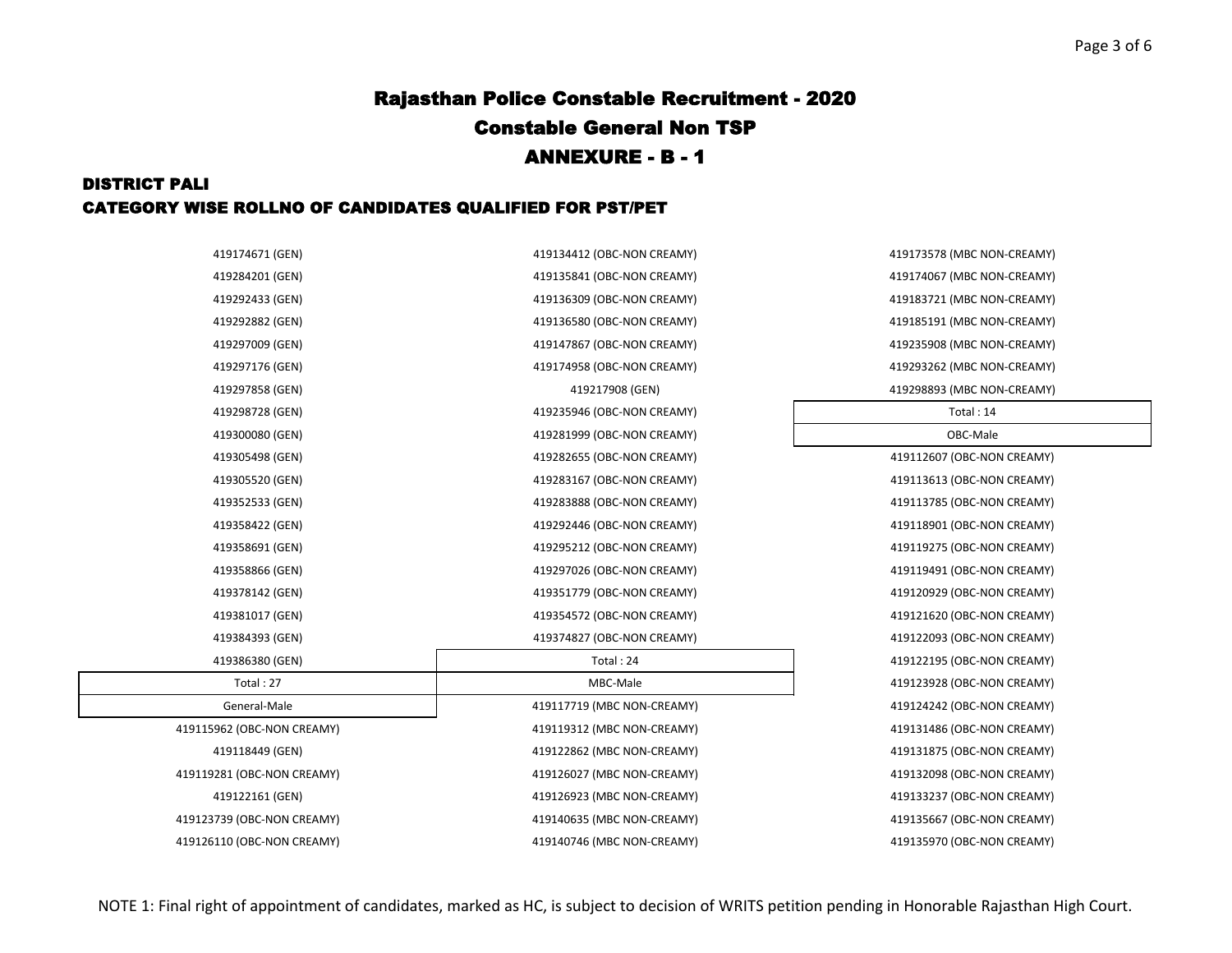#### DISTRICT PALI CATEGORY WISE ROLLNO OF CANDIDATES QUALIFIED FOR PST/PET

419137415 (OBC-NON CREAMY) 419216807 (OBC-NON CREAMY) 419295691 (OBC-NON CREAMY) 419137511 (OBC-NON CREAMY) 419217015 (OBC-NON CREAMY) 419296433 (MBC NON-CREAMY) 419137834 (OBC-NON CREAMY) 419236136 (OBC-NON CREAMY) 419297147 (OBC-NON CREAMY) 419137878 (OBC-NON CREAMY) 419239814 (OBC-NON CREAMY) 419297267 (OBC-NON CREAMY) 419138586 (OBC-NON CREAMY) 419279924 (OBC-NON CREAMY) 419299704 (OBC-NON CREAMY) 419138877 (OBC-NON CREAMY) 419280229 (OBC-NON CREAMY) 419299746 (MBC NON-CREAMY) 419148235 (OBC-NON CREAMY) 419280556 (OBC-NON CREAMY) 419353498 (OBC-NON CREAMY) 419169197 (OBC-NON CREAMY) 419281512 (OBC-NON CREAMY) 419354739 (MBC NON-CREAMY) 419169404 (OBC-NON CREAMY) 419281722 (OBC-NON CREAMY) 419356021 (OBC-NON CREAMY) 419172447 (OBC-NON CREAMY) 419283517 (OBC-NON CREAMY) 419356285 (OBC-NON CREAMY) 419172524 (OBC-NON CREAMY) 419284086 (OBC-NON CREAMY) 419356398 (OBC-NON CREAMY) 419172665 (OBC-NON CREAMY) 419284215 (OBC-NON CREAMY) 419375384 (OBC-NON CREAMY) 419172760 (OBC-NON CREAMY) 419284878 (OBC-NON CREAMY) 419377919 (OBC-NON CREAMY) 419173575 (MBC NON-CREAMY) 419285829 (OBC-NON CREAMY) 419377945 (OBC-NON CREAMY) 419183769 (OBC-NON CREAMY) 419286852 (OBC-NON CREAMY) 419378237 (OBC-NON CREAMY) 419184211 (OBC-NON CREAMY) 419287655 (OBC-NON CREAMY) 419378985 (OBC-NON CREAMY) 419184437 (OBC-NON CREAMY) 419288982 (OBC-NON CREAMY) 419379018 (OBC-NON CREAMY) 419184491 (OBC-NON CREAMY) 419289447 (OBC-NON CREAMY) 419379243 (OBC-NON CREAMY) 419185478 (OBC-NON CREAMY) 419289664 (OBC-NON CREAMY) 419379544 (OBC-NON CREAMY) 419186439 (OBC-NON CREAMY) 419291094 (OBC-NON CREAMY) 419379717 (OBC-NON CREAMY) 419203075 (OBC-NON CREAMY) 419291290 (OBC-NON CREAMY) 419380193 (OBC-NON CREAMY) 419203832 (OBC-NON CREAMY) 419291544 (OBC-NON CREAMY) 419380488 (OBC-NON CREAMY) 419204157 (OBC-NON CREAMY) 419291935 (OBC-NON CREAMY) 419380968 (OBC-NON CREAMY) 419204712 (OBC-NON CREAMY) 419293108 (OBC-NON CREAMY) 419381440 (OBC-NON CREAMY) 419205438 (OBC-NON CREAMY) 419293410 (OBC-NON CREAMY) 419381458 (OBC-NON CREAMY)

419136385 (OBC-NON CREAMY) 419216785 (OBC-NON CREAMY) 419295083 (OBC-NON CREAMY)

419213989 (OBC-NON CREAMY) 419294564 (OBC-NON CREAMY) 419381510 (OBC-NON CREAMY)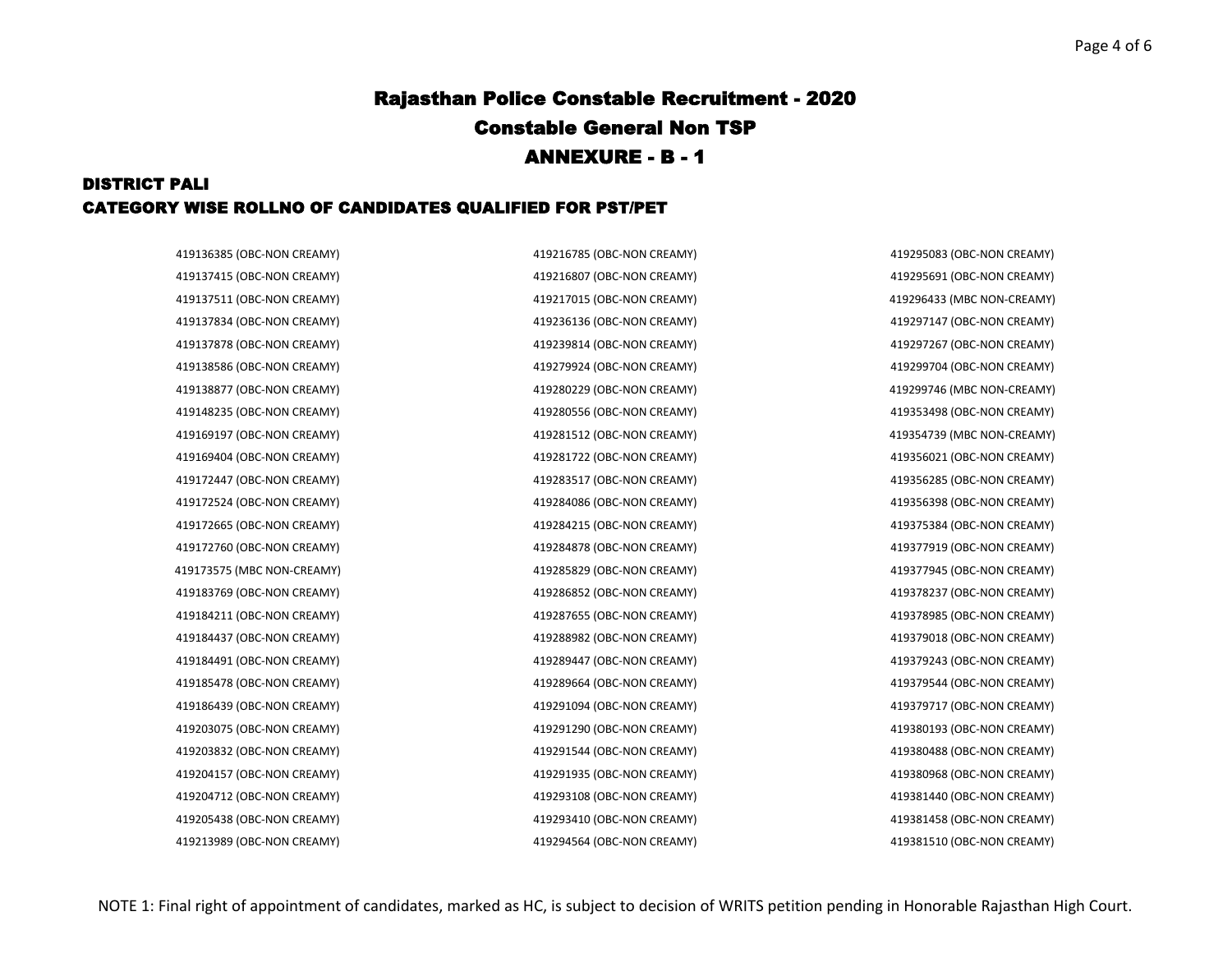### DISTRICT PALI CATEGORY WISE ROLLNO OF CANDIDATES QUALIFIED FOR PST/PET

| 419381573 (OBC-NON CREAMY) | 419139158 (SC) | 419227742 (SC) |
|----------------------------|----------------|----------------|
| 419382918 (OBC-NON CREAMY) | 419139934 (SC) | 419235785 (SC) |
| 419383446 (OBC-NON CREAMY) | 419148698 (SC) | 419235870 (SC) |
| 419383937 (OBC-NON CREAMY) | 419155605 (SC) | 419239786 (SC) |
|                            |                |                |
| 419383989 (OBC-NON CREAMY) | 419169353 (SC) | 419286397 (SC) |
| 419384093 (OBC-NON CREAMY) | 419169403 (SC) | 419287184 (SC) |
| 419385047 (OBC-NON CREAMY) | 419170851 (SC) | 419287374 (SC) |
| 419385061 (OBC-NON CREAMY) | 419170958 (SC) | 419288186 (SC) |
| 419385476 (OBC-NON CREAMY) | 419171707 (SC) | 419290089 (SC) |
| 419385642 (OBC-NON CREAMY) | 419171930 (SC) | 419290638 (SC) |
| 419386189 (OBC-NON CREAMY) | 419172895 (SC) | 419292030 (SC) |
| 419386345 (OBC-NON CREAMY) | 419173817 (SC) | 419292740 (SC) |
| <b>Total: 111</b>          | 419174393 (SC) | 419293225 (SC) |
| SC-Male                    | 419174399 (SC) | 419293677 (SC) |
| 419117027 (SC)             | 419175127 (SC) | 419294487 (SC) |
| 419117364 (SC)             | 419175449 (SC) | 419294992 (SC) |
| 419117594 (SC)             | 419175649 (SC) | 419296213 (SC) |
| 419121663 (SC)             | 419176157 (SC) | 419297055 (SC) |
| 419123894 (SC)             | 419176288 (SC) | 419297272 (SC) |
| 419124297 (SC)             | 419176325 (SC) | 419297777 (SC) |
| 419124860 (SC)             | 419183840 (SC) | 419297789 (SC) |
| 419125214 (SC)             | 419184278 (SC) | 419298779 (SC) |
| 419125710 (SC)             | 419184756 (SC) | 419298950 (SC) |
| 419126537 (SC)             | 419202911 (SC) | 419299545 (SC) |
| 419134893 (SC)             | 419215117 (SC) | 419299598 (SC) |
| 419135743 (SC)             | 419215203 (SC) | 419300330 (SC) |
| 419137063 (SC)             | 419227394 (SC) | 419300381 (SC) |
|                            |                |                |